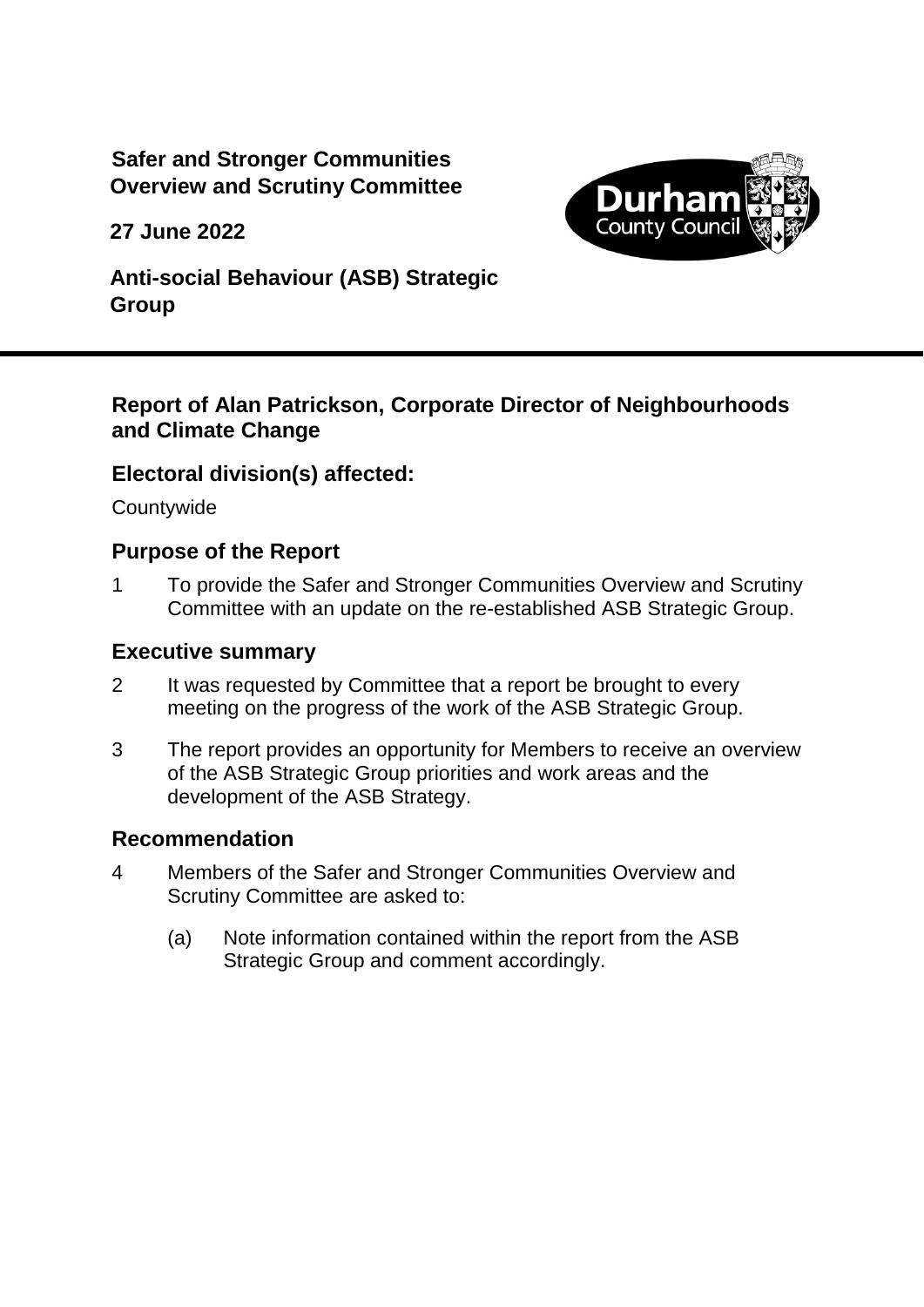# **Background**

- 5 At the last meeting of the group on the  $25<sup>th</sup>$  May the terms of reference for the group were agreed as outlined in the last report to the committee in April.
- 6 The new ASB dashboard, which is to be used as both a performance and analytical tool has now been developed and includes data from the Council, Police, Fire and Rescue Service and all the main registered social landlords.
- 7 The tool uses a local definition for Anti-social behaviour split into three areas as below:

### **Personal:**

• Intimidation / harassment / abuse

### **Environmental:**

- Criminal damage / vandalism / graffiti
- Environmental cleanliness
- Abandoned cars
- Pollution

#### **Nuisance:**

- Noise
- Rowdy behaviour
- Nuisance behaviour
- Drug and substance misuse / dealing
- Loitering / pestering
- Animal nuisance
- Deliberate fires
- Vehicle nuisance
- 8 This method of recording is being adopted by the registered social landlords to help provide consistency in recording across all partners.
- 9 The dashboard will be provided for all relevant partners to access at both an operational and strategic level so it can be used to help direct actions on the ground as well as inform the longer-term strategic approach.
- 10 The governance arrangements for the groups that sit under the ASB Strategic group is also under review to avoid duplication and help streamline processes and meeting attendance. Once done the results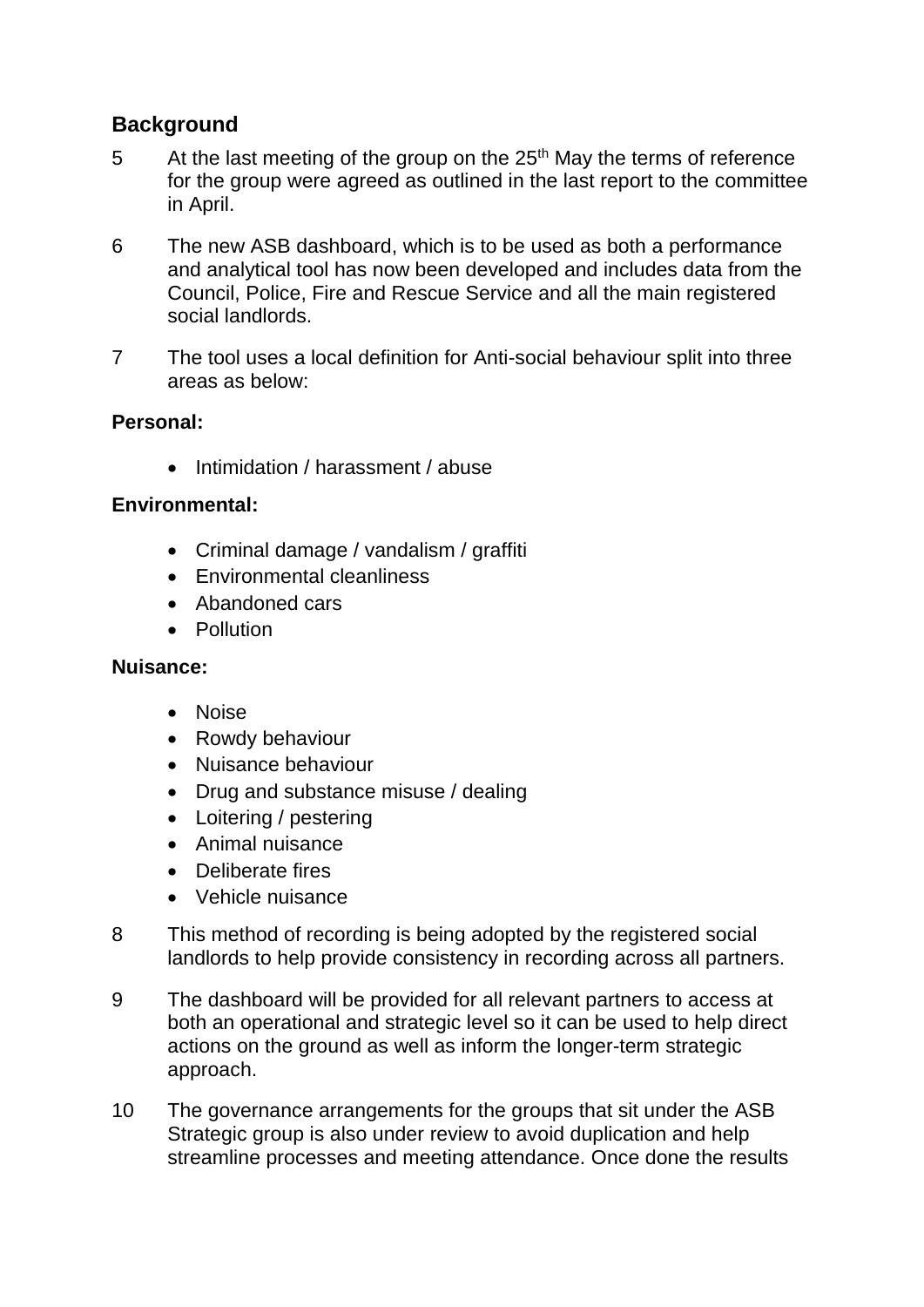will be fed back the SDP Board for comment and approval. Following this an update will be provided to the committee.

- 11 A SWOT (Strengths, Weaknesses, Opportunities & Threat) analysis is also underway which will feed into the ASB Strategy currently in development.
- 12 The ASB Strategy timeline has now been agreed for a 6 week public consultation on from the 26<sup>th</sup> September 2022 and the final Strategy to be agreed at the SDP Board on the 27<sup>th</sup> January 2023.
- 13 A number of recent and ongoing consultations are being used to help inform the strategy prior to the formal consultation. These include:
	- The Fcon-versation.
	- The two PSPO (Public Spaces Protection Orders) consultations:
		- o Durham City Centre Consultation on making drinking alcohol in public and aggressive begging in Durham City an offence
		- o Low Force, Gibson's Cave Proposed PSPO to restrict ASB Activity
	- Housing Targeted Delivery Plan consultation on working together to improve your local area.
	- Growing up in County Durham Strategy.
	- AAP Priorities.
	- Student voice survey 2022.
	- Rural crime survey.
- 14 A review is also underway in relation to the mediation service that is offered to help resolve disputes that often aren't suitable for enforcement action but still impact negatively on the lives of those involved. The outcome of this review will be included in a subsequent update report to the Committee in due course.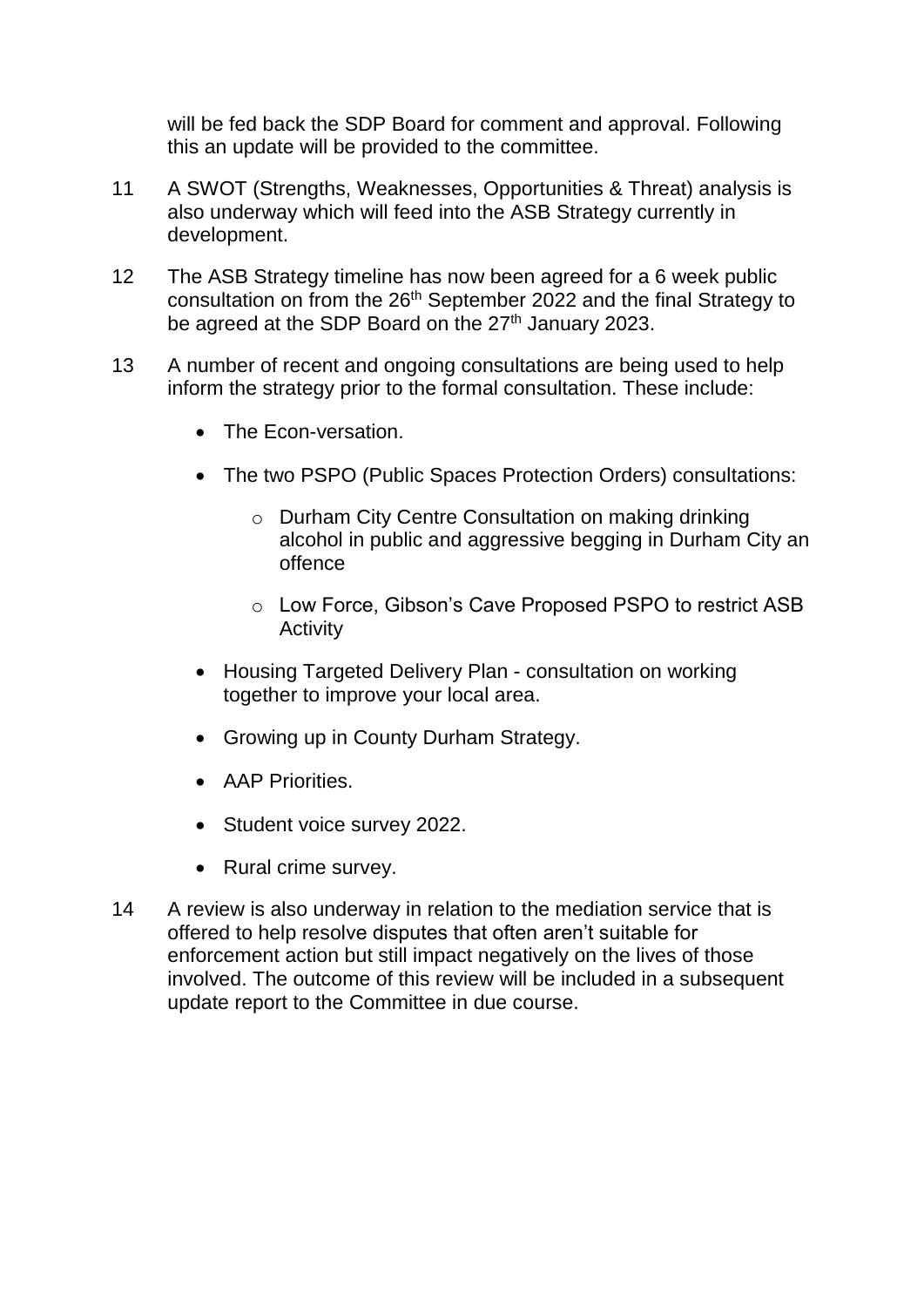# **Main implications**

#### *Crime and Disorder*

15 Information within this report aims to contribute to objectives within the existing Safe Durham Partnership Plan to reducing crime and disorder and anti-social behaviour.

## **Conclusion**

16 The report provides an opportunity for Members to receive an update on the work of the newly re-established ASB Strategic Group and feed into the relevant processes.

Background papers

- [Safe Durham Partnership Plan 2021-25](http://www.countydurhampartnership.co.uk/media/33142/Safe-Durham-Partnership-Plan-2021-to-2025/pdf/SafeDurhamPartnershipPlan2021-25.pdf)
- [County Durham Vision 2035](https://www.durham.gov.uk/vision)

## **Other useful documents**

• None

**Contact:** Joanne Waller Tel: 03000 260924